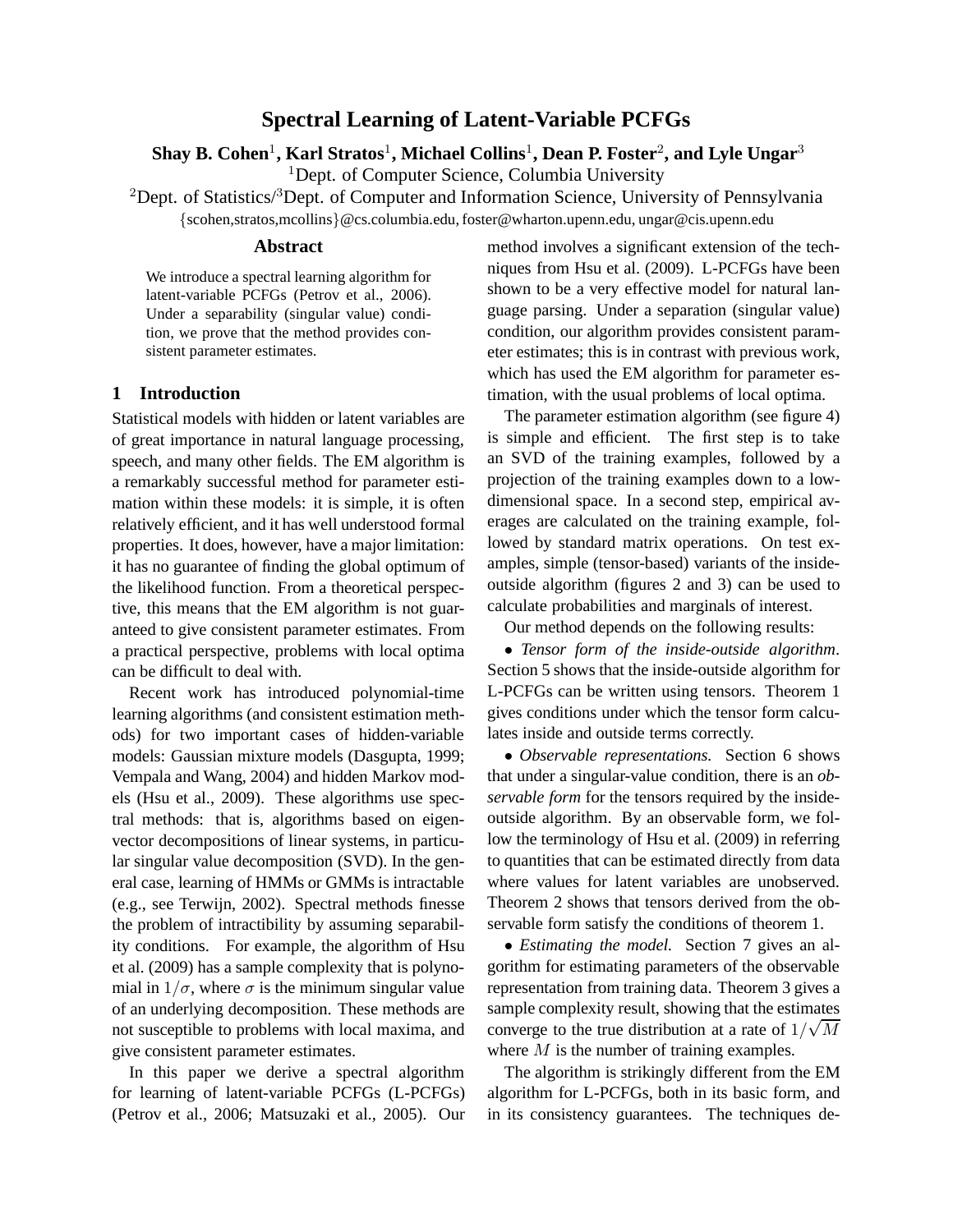veloped in this paper are quite general, and should be relevant to the development of spectral methods for estimation in other models in NLP, for example alignment models for translation, synchronous PCFGs, and so on. The tensor form of the insideoutside algorithm gives a new view of basic calculations in PCFGs, and may itself lead to new models.

### **2 Related Work**

For work on L-PCFGs using the EM algorithm, see Petrov et al. (2006), Matsuzaki et al. (2005), Pereira and Schabes (1992). Our work builds on methods for learning of HMMs (Hsu et al., 2009; Foster et al., 2012; Jaeger, 2000), but involves several extensions: in particular in the tensor form of the inside-outside algorithm, and observable representations for the tensor form. Balle et al. (2011) consider spectral learning of finite-state transducers; Lugue et al. (2012) considers spectral learning of head automata for dependency parsing. Parikh et al. (2011) consider spectral learning algorithms of treestructured directed bayes nets.

### **3 Notation**

Given a matrix A or a vector v, we write  $A^{\top}$  or  $v^{\top}$ for the associated transpose. For any integer  $n \geq 1$ , we use  $[n]$  to denote the set  $\{1, 2, \ldots n\}$ . For any row or column vector  $y \in \mathbb{R}^m$ , we use  $\text{diag}(y)$  to refer to the  $(m \times m)$  matrix with diagonal elements equal to  $y_h$  for  $h = 1...m$ , and off-diagonal elements equal to 0. For any statement  $\Gamma$ , we use  $\Gamma$ to refer to the indicator function that is 1 if  $\Gamma$  is true, and 0 if  $\Gamma$  is false. For a random variable X, we use  $\mathbf{E}[X]$  to denote its expected value.

We will make (quite limited) use of tensors:

**Definition 1** *A tensor*  $C \in \mathbb{R}^{(m \times m \times m)}$  *is a set of*  $m^3$  parameters  $C_{i,j,k}$  for  $i, j, k \in [m]$ . Given a ten*sor*  $C$ *, and a vector*  $y \in \mathbb{R}^m$ *, we define*  $C(y)$  *to be the*  $(m \times m)$  *matrix with components*  $[C(y)]_{i,j} =$  $\sum_{k\in [m]} C_{i,j,k} y_k$ . Hence C can be interpreted as a  $\mathit{function} \ C \ : \ \mathbb{R}^m \ \rightarrow \ \mathbb{R}^{(m \times m)}$  that maps a vector  $y \in \mathbb{R}^m$  to a matrix  $C(y)$  of dimension  $(m \times m)$ .

*In addition, we define the tensor*  $C_* \in \mathbb{R}^{(m \times m \times m)}$ *for any tensor*  $C \in \mathbb{R}^{(m \times m \times m)}$  *to have values* 

$$
[C_*]_{i,j,k} = C_{k,j,i}
$$

Finally, for vectors  $x, y, z \in \mathbb{R}^m$ ,  $xy^\top z^\top$  is the tensor  $D \in \mathbb{R}^{m \times m \times m}$  where  $D_{j,k,l} = x_j y_k z_l$  (this is analogous to the outer product:  $[xy^\top]_{i,k} = x_i y_k$ .

## **4 L-PCFGs: Basic Definitions**

This section gives a definition of the L-PCFG formalism used in this paper. An L-PCFG is a 5-tuple  $(N, \mathcal{I}, \mathcal{P}, m, n)$  where:

•  $N$  is the set of non-terminal symbols in the grammar.  $\mathcal{I} \subset \mathcal{N}$  is a finite set of *in-terminals*. P ⊂ N is a finite set of *pre-terminals*. We assume that  $\mathcal{N} = \mathcal{I} \cup \mathcal{P}$ , and  $\mathcal{I} \cap \mathcal{P} = \emptyset$ . Hence we have partitioned the set of non-terminals into two subsets.

•  $[m]$  is the set of possible hidden states.

•  $[n]$  is the set of possible words.

• For all  $a \in \mathcal{I}, b \in \mathcal{N}, c \in \mathcal{N}, h_1, h_2, h_3 \in [m],$ we have a context-free rule  $a(h_1) \rightarrow b(h_2)$   $c(h_3)$ .

• For all  $a \in \mathcal{P}, h \in [m], x \in [n]$ , we have a context-free rule  $a(h) \rightarrow x$ .

Hence each in-terminal  $a \in \mathcal{I}$  is always the lefthand-side of a binary rule  $a \rightarrow b$  c; and each preterminal  $a \in \mathcal{P}$  is always the left-hand-side of a rule  $a \rightarrow x$ . Assuming that the non-terminals in the grammar can be partitioned this way is relatively benign, and makes the estimation problem cleaner.

We define the set of possible "skeletal rules" as  $\mathcal{R} = \{a \rightarrow b \, c : a \in \mathcal{I}, b \in \mathcal{N}, c \in \mathcal{N}\}\.$  The parameters of the model are as follows:

• For each  $a \to b \, c \in \mathcal{R}$ , and  $h \in [m]$ , we have a parameter  $q(a \rightarrow b \, c|h, a)$ . For each  $a \in \mathcal{P}$ ,  $x \in [n]$ , and  $h \in [m]$ , we have a parameter  $q(a \rightarrow x|h, a)$ . For each  $a \rightarrow b \ c \in \mathcal{R}$ , and  $h, h' \in [m]$ , we have parameters  $s(h'|h, a \rightarrow b \ c)$ and  $t(h'|h, a \rightarrow b c)$ .

These definitions give a PCFG, with rule probabilities

$$
p(a(h_1) \to b(h_2) c(h_3) | a(h_1)) =
$$
  
 
$$
q(a \to b c | h_1, a) \times s(h_2 | h_1, a \to b c) \times t(h_3 | h_1, a \to b c)
$$
  
and 
$$
r(a(h) \to r | a(h)) = s(a \to r | h, c)
$$

and  $p(a(h) \rightarrow x|a(h)) = q(a \rightarrow x|h, a)$ . In addition, for each  $a \in \mathcal{I}$ , for each  $h \in [m]$ , we

have a parameter  $\pi(a, h)$  which is the probability of non-terminal  $a$  paired with hidden variable  $h$  being at the root of the tree.

An L-PCFG defines a distribution over parse trees as follows. A *skeletal tree* (s-tree) is a sequence of rules  $r_1 \dots r_N$  where each  $r_i$  is either of the form  $a \rightarrow b \, c \, \text{or} \, a \rightarrow x.$  The rule sequence forms a top-down, left-most derivation under a CFG with skeletal rules. See figure 1 for an example.

A *full tree* consists of an s-tree  $r_1 \ldots r_N$ , together with values  $h_1 \dots h_N$ . Each  $h_i$  is the value for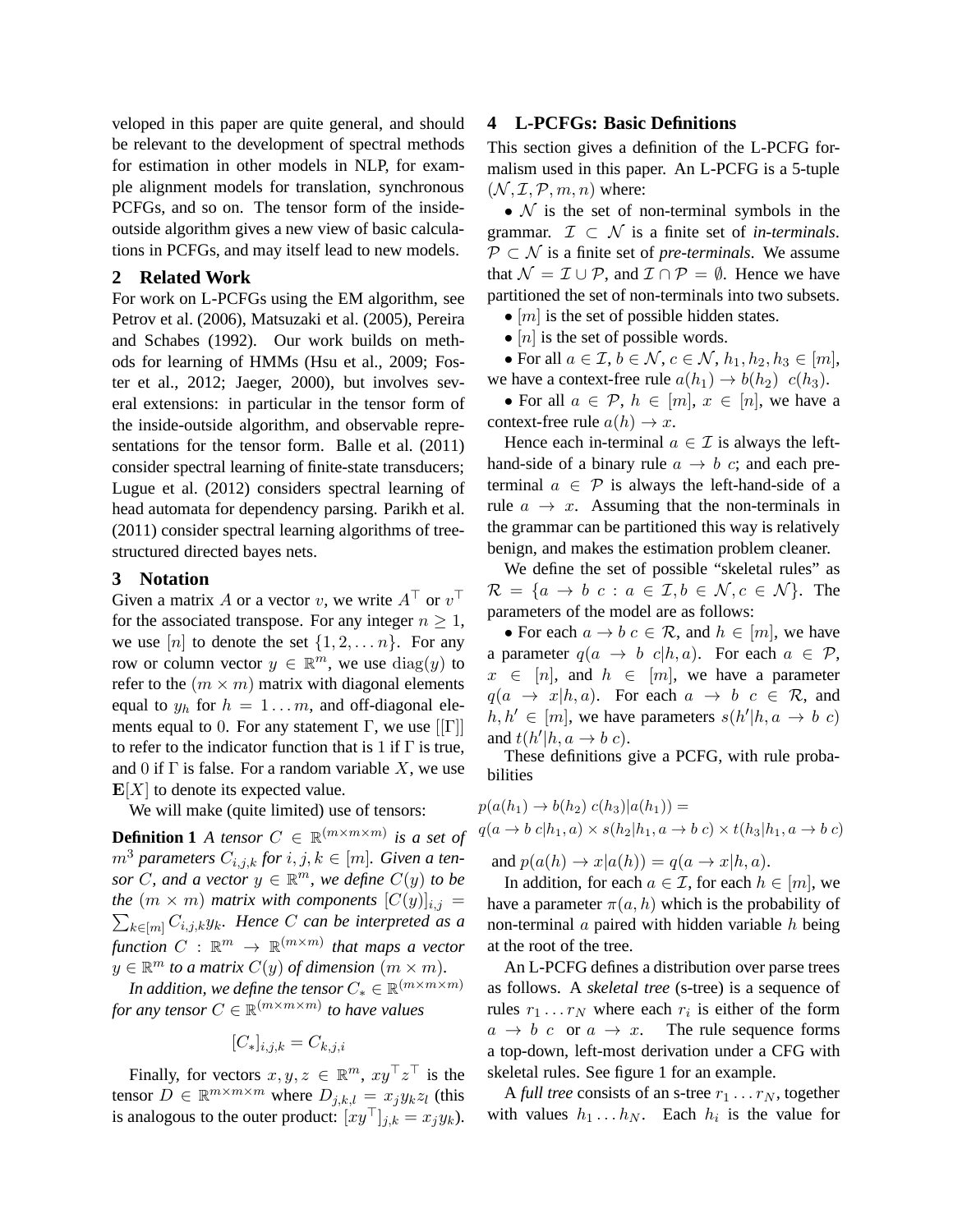

Figure 1: An s-tree, and its sequence of rules. (For convenience we have numbered the nodes in the tree.)

the hidden variable for the left-hand-side of rule  $r_i$ . Each  $h_i$  can take any value in  $[m]$ .

Define  $a_i$  to be the non-terminal on the left-handside of rule  $r_i$ . For any  $i \in \{2...N\}$  define  $pa(i)$ to be the index of the rule above node  $i$  in the tree. Define  $L \subset [N]$  to be the set of nodes in the tree which are the left-child of some parent, and  $R \subset$  $[N]$  to be the set of nodes which are the right-child of some parent. The probability mass function (PMF) over full trees is then

$$
p(r_1 \dots r_N, h_1 \dots h_N) = \pi(a_1, h_1)
$$
  
\n
$$
\times \prod_{i=1}^N q(r_i|h_i, a_i) \times \prod_{i \in L} s(h_i|h_{pa(i)}, r_{pa(i)})
$$
  
\n
$$
\times \prod_{i \in R} t(h_i|h_{pa(i)}, r_{pa(i)})
$$
 (1)

 $\sum_{h_1...h_N} p(r_1...r_N,h_1...h_N).$ The PMF over s-trees is  $p(r_1 \dots r_N)$ 

In the remainder of this paper, we make use of matrix form of parameters of an L-PCFG, as follows:

• For each  $a \to b \, c \in \mathcal{R}$ , we define  $Q^{a \to b \, c} \in$  $\mathbb{R}^{m \times m}$  to be the matrix with values  $q(a \to b \; c | h, a)$ for  $h = 1, 2, \dots m$  on its diagonal, and 0 values for its off-diagonal elements. Similarly, for each  $a \in \mathcal{P}$ ,  $x \in [n]$ , we define  $Q^{a \to x} \in \mathbb{R}^{m \times m}$  to be the matrix with values  $q(a \to x|h, a)$  for  $h = 1, 2, \ldots, m$  on its diagonal, and 0 values for its off-diagonal elements.

• For each  $a \to b \, c \in \mathcal{R}$ , we define  $S^{a \to b \, c} \in$  $\mathbb{R}^{m \times m}$  where  $[S^{a \to b} c]_{h',h} = s(h'|h, a \to b c)$ .

• For each  $a \to b \, c \in \mathcal{R}$ , we define  $T^{a \to b \, c} \in$  $\mathbb{R}^{m \times m}$  where  $[T^{a \to b} \,^c]_{h',h} = t(h'|h, a \to b \,^c).$ 

• For each  $a \in \mathcal{I}$ , we define the vector  $\pi^a \in \mathbb{R}^m$ where  $[\pi^a]_h = \pi(a, h)$ .

# **5 Tensor Form of the Inside-Outside Algorithm**

Given an L-PCFG, two calculations are central:

**Inputs:** s-tree  $r_1 \ldots r_N$ , L-PCFG  $(N, \mathcal{I}, \mathcal{P}, m, n)$ , parameters

- $C^{a \to b \ c} \in \mathbb{R}^{(m \times m \times m)}$  for all  $a \to b \ c \in \mathcal{R}$
- $c_{a \to x}^{\infty} \in \mathbb{R}^{(1 \times m)}$  for all  $a \in \mathcal{P}, x \in [n]$
- $c_a^1 \in \mathbb{R}^{(m \times 1)}$  for all  $a \in \mathcal{I}$ .

**Algorithm:** (calculate the  $f^i$  terms bottom-up in the tree)

- For all  $i \in [N]$  such that  $a_i \in \mathcal{P}$ ,  $f^i = c_{r_i}^{\infty}$
- For all  $i \in [N]$  such that  $a_i \in \mathcal{I}$ ,  $f^i = f^{\gamma} C^{r_i}(f^{\beta})$  where  $\beta$  is the index of the left child of node i in the tree, and  $\gamma$ is the index of the right child.

**Return:**  $f^1 c_{a_1}^1 = p(r_1 \dots r_N)$ 

Figure 2: The tensor form for calculation of  $p(r_1 \ldots r_N)$ .

- 1. For a given s-tree  $r_1 \ldots r_N$ , calculate  $p(r_1 \ldots r_N)$ .
- 2. For a given input sentence  $x = x_1 \dots x_N$ , calculate the marginal probabilities

$$
\mu(a, i, j) = \sum_{\tau \in \mathcal{T}(x): (a, i, j) \in \tau} p(\tau)
$$

for each non-terminal  $a \in \mathcal{N}$ , for each  $(i, j)$ such that  $1 \leq i \leq j \leq N$ .

Here  $\mathcal{T}(x)$  denotes the set of all possible s-trees for the sentence x, and we write  $(a, i, j) \in \tau$  if nonterminal a spans words  $x_i \dots x_j$  in the parse tree  $\tau$ .

The marginal probabilities have a number of uses. Perhaps most importantly, for a given sentence  $x =$  $x_1 \ldots x_N$ , the parsing algorithm of Goodman (1996) can be used to find

$$
\arg\max_{\tau \in \mathcal{T}(x)} \sum_{(a,i,j) \in \tau} \mu(a,i,j)
$$

This is the parsing algorithm used by Petrov et al. (2006), for example. In addition, we can calcu- $\sum_{\tau \in \mathcal{T}(x)} p(\tau)$ , as  $p(x) = \sum_{a \in \mathcal{I}} \mu(a, 1, N)$ . late the probability for an input sentence,  $p(x) =$ 

Variants of the inside-outside algorithm can be used for problems 1 and 2. This section introduces a novel form of these algorithms, using tensors. This is the first step in deriving the spectral estimation method.

The algorithms are shown in figures 2 and 3. Each algorithm takes the following inputs:

- 1. A tensor  $C^{a\to bc} \in \mathbb{R}^{(m \times m \times m)}$  for each rule  $a \rightarrow b c$ .
- 2. A vector  $c_{a\to x}^{\infty} \in \mathbb{R}^{(1 \times m)}$  for each rule  $a \to x$ .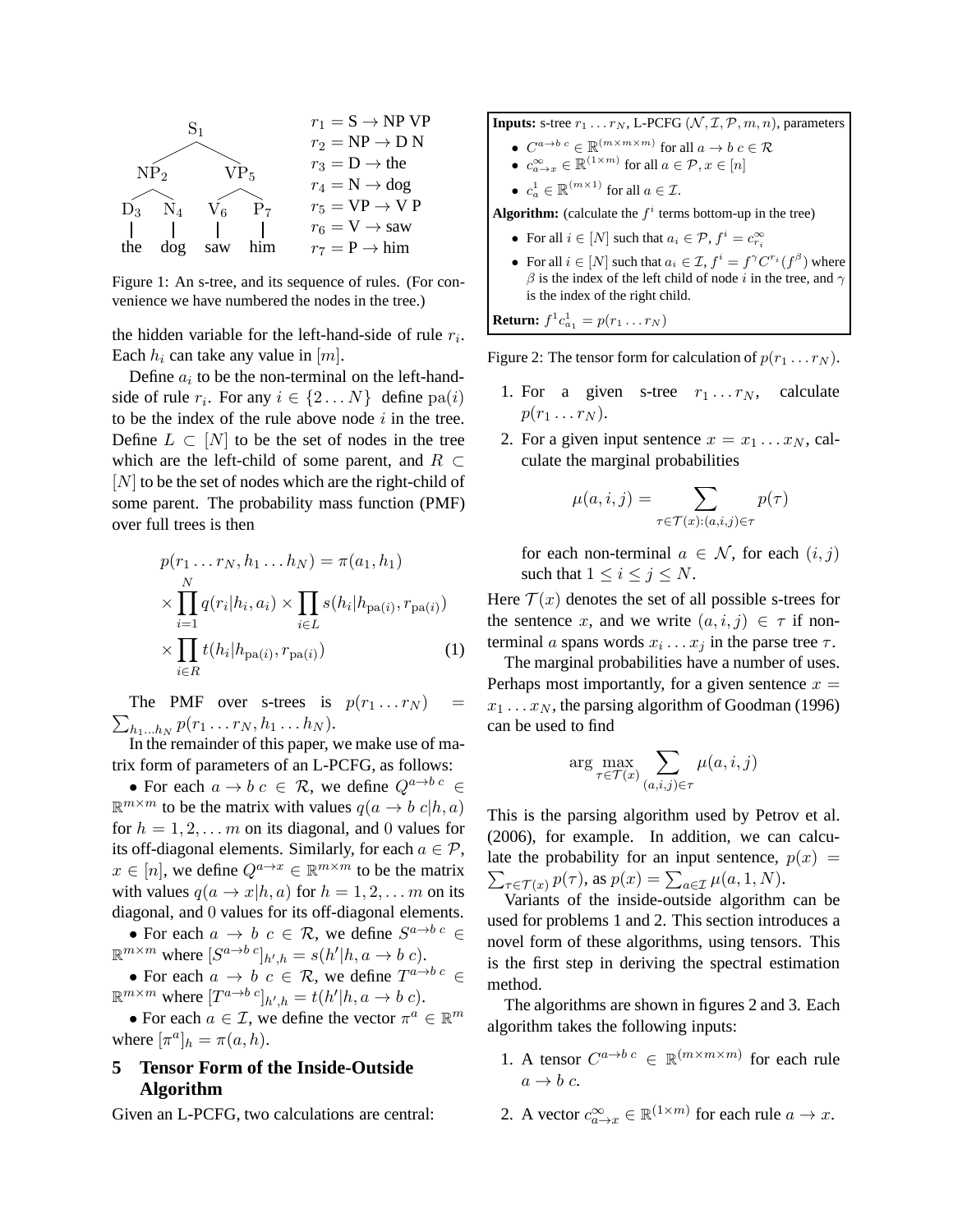3. A vector  $c_a^1 \in \mathbb{R}^{(m \times 1)}$  for each  $a \in \mathcal{I}$ .

The following theorem gives conditions under which the algorithms are correct:

**Theorem 1** *Assume that we have an L-PCFG with* parameters  $Q^{a\rightarrow x},Q^{a\rightarrow b\ c},T^{a\rightarrow b\ c},S^{a\rightarrow b\ c},\pi^a,$  and *that there exist matrices*  $G^a \in \mathbb{R}^{(m \times m)}$  *for all*  $a \in$  $\mathcal N$  such that each  $G^a$  is invertible, and such that:

*1. For all rules*  $a \rightarrow b c$ ,  $C^{a \rightarrow b c}(y)$  =  $G^cT^{a\rightarrow b}{}^c\text{diag}(yG^bS^{a\rightarrow b}{}^c)Q^{a\rightarrow b}{}^c(G^a)^{-1}$ 

2. For all rules 
$$
a \to x
$$
,  $c_{a \to x}^{\infty} = 1^{\top} Q^{a \to x} (G^a)^{-1}$ 

3. For all 
$$
a \in \mathcal{I}
$$
,  $c_a^1 = G^a \pi^a$ 

*Then: 1) The algorithm in figure 2 correctly com*putes  $p(r_1 \ldots r_N)$  *under the L-PCFG. 2) The algorithm in figure 3 correctly computes the marginals*  $\mu(a, i, j)$  *under the L-PCFG.* 

*Proof:* See section 9.1. □

# **6 Estimating the Tensor Model**

A crucial result is that it is possible to directly estimate parameters  $C^{a\rightarrow b\ c}, c_{a\rightarrow x}^{\infty}$  and  $c_a^1$  that satisfy the conditions in theorem 1, from a training sample consisting of s-trees (i.e., trees where hidden variables are unobserved). We first describe random variables underlying the approach, then describe observable representations based on these random variables.

### **6.1 Random Variables Underlying the Approach**

Each s-tree with N rules  $r_1 \ldots r_N$  has N nodes. We will use the s-tree in figure 1 as a running example.

Each node has an associated rule: for example, node 2 in the tree in figure 1 has the rule  $NP \rightarrow D$  N. If the rule at a node is of the form  $a \rightarrow b$  c, then there are left and right *inside trees* below the left child and right child of the rule. For example, for node 2 we have a left inside tree rooted at node 3, and a right inside tree rooted at node 4 (in this case the left and right inside trees both contain only a single rule production, of the form  $a \to x$ ; however in the general case they might be arbitrary subtrees).

In addition, each node has an *outside* tree. For node 2, the outside tree is



**Inputs:** Sentence  $x_1 \ldots x_N$ , L-PCFG  $(\mathcal{N}, \mathcal{I}, \mathcal{P}, m, n)$ , parameters  $C^{a \to b \ c} \in \mathbb{R}^{(m \times m \times m)}$  for all  $a \to b \ c \in \mathcal{R}$ ,  $c_{a \to x}^{\infty} \in \mathbb{R}^{(1 \times m)}$  for all  $a \in \mathcal{P}$ ,  $x \in [n]$ ,  $c_a^1 \in \mathbb{R}^{(m \times 1)}$  for all  $a \in \mathcal{I}$ . **Data structures:**

- Each  $\alpha^{a,i,j} \in \mathbb{R}^{1 \times m}$  for  $a \in \mathcal{N}$ ,  $1 \leq i \leq j \leq N$  is a row vector of inside terms.
- Each  $\beta^{a,i,j} \in \mathbb{R}^{m \times 1}$  for  $a \in \mathcal{N}$ ,  $1 \leq i \leq j \leq N$  is a column vector of outside terms.
- Each  $\mu(a, i, j) \in \mathbb{R}$  for  $a \in \mathcal{N}$ ,  $1 \leq i \leq j \leq N$  is a marginal probability.

#### **Algorithm:**

(Inside base case)  $\forall a \in \mathcal{P}, i \in [N], \ \alpha^{a,i,i} = c_{a \to x_i}^{\infty}$ (Inside recursion)  $\forall a \in \mathcal{I}, 1 \leq i < j \leq N$ ,

$$
\alpha^{a,i,j} = \sum_{k=i}^{j-1} \sum_{a \to b} \alpha^{c,k+1,j} C^{a \to b}{}^c(\alpha^{b,i,k})
$$

(Outside base case)  $\forall a \in \mathcal{I}, \ \beta^{a,1,n} = c_a^1$ <br>(Outside recursion)  $\forall a \in \mathcal{N}, 1 \le i \le j \le N$ ,

$$
\beta^{a,i,j} = \sum_{k=1}^{i-1} \sum_{b \to c} C^{b \to c} {^a} (\alpha^{c,k,i-1}) \beta^{b,k,j}
$$

 $+\sum_{1}^{N}$  $k=j+1$  $\sum$  $b \rightarrow a \ c$  $C^{b\to a\;c}_*(\alpha^{c,j+1,k})\beta$  $_{b,i,k}$ 

(Marginals)  $\forall a \in \mathcal{N}, 1 \leq i \leq j \leq N$ ,

$$
\mu(a,i,j) = \alpha^{a,i,j} \beta^{a,i,j} = \sum_{h \in [m]} \alpha_h^{a,i,j} \beta_h^{a,i,j}
$$

Figure 3: The tensor form of the inside-outside algorithm, for calculation of marginal terms  $\mu(a, i, j)$ .

The outside tree contains everything in the s-tree  $r_1 \ldots r_N$ , excluding the subtree below node *i*.

Our random variables are defined as follows. First, we select a random internal node, from a random tree, as follows:

• Sample an s-tree  $r_1 \ldots r_N$  from the PMF  $p(r_1 \ldots r_N)$ . Choose a node *i* uniformly at random from  $[N]$ .

If the rule  $r_i$  for the node i is of the form  $a \rightarrow b$  c, we define random variables as follows:

•  $R_1$  is equal to the rule  $r_i$  (e.g., NP  $\rightarrow$  D N).

•  $T_1$  is the inside tree rooted at node *i*.  $T_2$  is the inside tree rooted at the left child of node i, and  $T_3$ is the inside tree rooted at the right child of node  $i$ .

•  $H_1, H_2, H_3$  are the hidden variables associated with node  $i$ , the left child of node  $i$ , and the right child of node i respectively.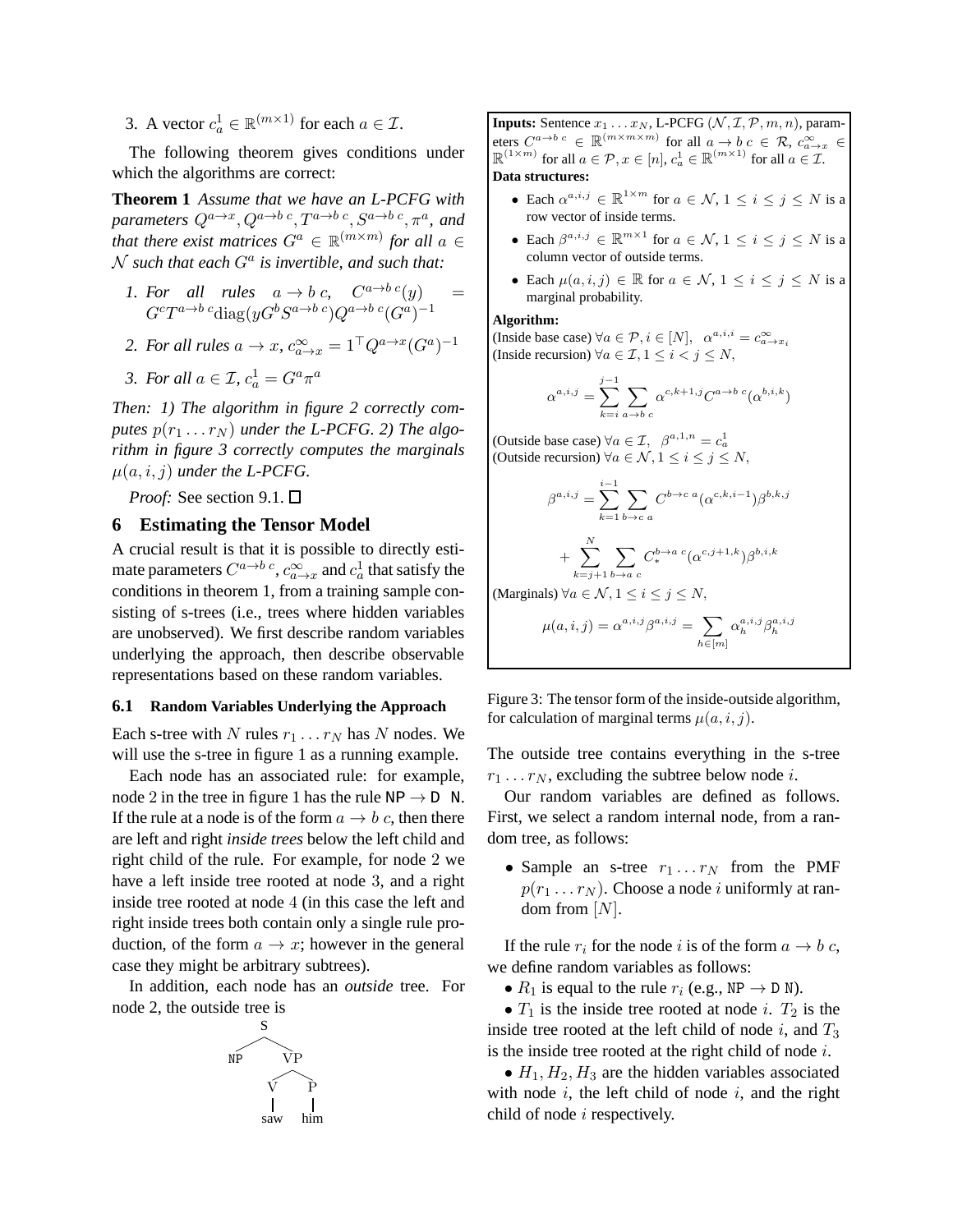•  $A_1, A_2, A_3$  are the labels for node *i*, the left child of node  $i$ , and the right child of node  $i$  respectively. (E.g.,  $A_1 = NP$ ,  $A_2 = D$ ,  $A_3 = N$ .)

•  $O$  is the outside tree at node  $i$ .

•  $B$  is equal to 1 if node i is at the root of the tree  $(i.e., i = 1)$ , 0 otherwise.

If the rule  $r_i$  for the selected node i is of the form  $a \rightarrow x$ , we have random variables  $R_1, T_1, H_1, A_1, O, B$  as defined above, but  $H_2, H_3, T_2, T_3, A_2$ , and  $A_3$  are not defined.

We assume a function  $\psi$  that maps outside trees  $\sigma$ to feature vectors  $\psi(o) \in \mathbb{R}^{d'}$ . For example, the feature vector might track the rule directly above the node in question, the word following the node in question, and so on. We also assume a function  $\phi$ that maps inside trees t to feature vectors  $\phi(t) \in \mathbb{R}^d$ . As one example, the function  $\phi$  might be an indicator function tracking the rule production at the root of the inside tree. Later we give formal criteria for what makes good definitions of  $\psi(o)$  of  $\phi(t)$ . One requirement is that  $d' \geq m$  and  $d \geq m$ .

In tandem with these definitions, we assume projection matices  $U^a \in \mathbb{R}^{(d \times m)}$  and  $V^a \in \mathbb{R}^{(d' \times m)}$ for all  $a \in \mathcal{N}$ . We then define additional random variables  $Y_1, Y_2, Y_3, Z$  as

$$
Y_1 = (U^{a_1})^\top \phi(T_1) \ Z = (V^{a_1})^\top \psi(O)
$$
  

$$
Y_2 = (U^{a_2})^\top \phi(T_2) \ Y_3 = (U^{a_3})^\top \phi(T_3)
$$

where  $a_i$  is the value of the random variable  $A_i$ . Note that  $Y_1, Y_2, Y_3, Z$  are all in  $\mathbb{R}^m$ .

### **6.2 Observable Representations**

Given the definitions in the previous section, our representation is based on the following matrix, tensor and vector quantities, defined for all  $a \in \mathcal{N}$ , for all rules of the form  $a \rightarrow b$  c, and for all rules of the form  $a \rightarrow x$  respectively:

$$
\Sigma^{a} = \mathbf{E}[Y_{1}Z^{\top}|A_{1} = a]
$$
  
\n
$$
D^{a \to b \ c} = \mathbf{E}\left[[[R_{1} = a \to b \ c]]Y_{3}Z^{\top}Y_{2}^{\top}|A_{1} = a\right]
$$
  
\n
$$
d_{a \to x}^{\infty} = \mathbf{E}\left[[[R_{1} = a \to x]]Z^{\top}|A_{1} = a\right]
$$

i

Assuming access to functions  $\phi$  and  $\psi$ , and projection matrices  $U^a$  and  $V^a$ , these quantities can be estimated directly from training data consisting of a set of s-trees (see section 7).

Our observable representation then consists of:

$$
C^{a \to b \ c}(y) = D^{a \to b \ c}(y) (\Sigma^a)^{-1} \tag{2}
$$

$$
c_{a \to x}^{\infty} = d_{a \to x}^{\infty} (\Sigma^a)^{-1}
$$
 (3)

$$
c_a^1 = \mathbf{E}\left[ [[A_1 = a]]Y_1 | B = 1] \quad (4)
$$

We next introduce conditions under which these quantities satisfy the conditions in theorem 1.

The following definition will be important:

**Definition 2** *For all*  $a \in \mathcal{N}$ *, we define the matrices*  $I^a \in \mathbb{R}^{(d \times m)}$  and  $J^a \in \mathbb{R}^{(d' \times m)}$  as

$$
[Ia]_{i,h} = \mathbf{E}[\phi_i(T_1) | H_1 = h, A_1 = a]
$$
  

$$
[Ja]_{i,h} = \mathbf{E}[\psi_i(O) | H_1 = h, A_1 = a]
$$

*In addition, for any*  $a \in \mathcal{N}$ *, we use*  $\gamma^a \in \mathbb{R}^m$  *to denote the vector with*  $\gamma_h^a = P(H_1 = h | A_1 = a)$ *.* 

The correctness of the representation will rely on the following conditions being satisfied (these are parallel to conditions 1 and 2 in Hsu et al. (2009)):

**Condition 1**  $\forall a \in \mathcal{N}$ , the matrices  $I^a$  and  $J^a$  are *of full rank (i.e., they have rank m). For all*  $a \in \mathcal{N}$ *, for all*  $h \in [m], \gamma_h^a > 0$ .

**Condition 2**  $\forall a \in \mathcal{N}$ , the matrices  $U^a \in \mathbb{R}^{(d \times m)}$ and  $V^a \in \mathbb{R}^{(d' \times m)}$  are such that the matrices  $G^a =$  $(U^a)^\top I^a$  and  $K^a = (V^a)^\top J^a$  are invertible.

The following lemma justifies the use of an SVD calculation as one method for finding values for  $U^a$ and  $V^a$  that satisfy condition 2:

**Lemma 1** *Assume that condition 1 holds, and for all*  $a \in \mathcal{N}$  *define* 

$$
\Omega^a = \mathbf{E}[\phi(T_1) (\psi(O))^\top | A_1 = a] \tag{5}
$$

*Then if*  $U^a$  *is a matrix of the m left singular vectors of* Ω a *corresponding to non-zero singular values, and* V a *is a matrix of the* m *right singular vectors of*  $\Omega^a$  corresponding to non-zero singular val*ues, then condition 2 is satisfied.*

*Proof sketch*: It can be shown that  $\Omega^a$  =  $I^a \text{diag}(\gamma^a) (J^a)^\top$ . The remainder is similar to the proof of lemma 2 in Hsu et al. (2009).  $\Box$ 

The matrices  $\Omega^a$  can be estimated directly from a training set consisting of s-trees, assuming that we have access to the functions  $\phi$  and  $\psi$ .

We can now state the following theorem: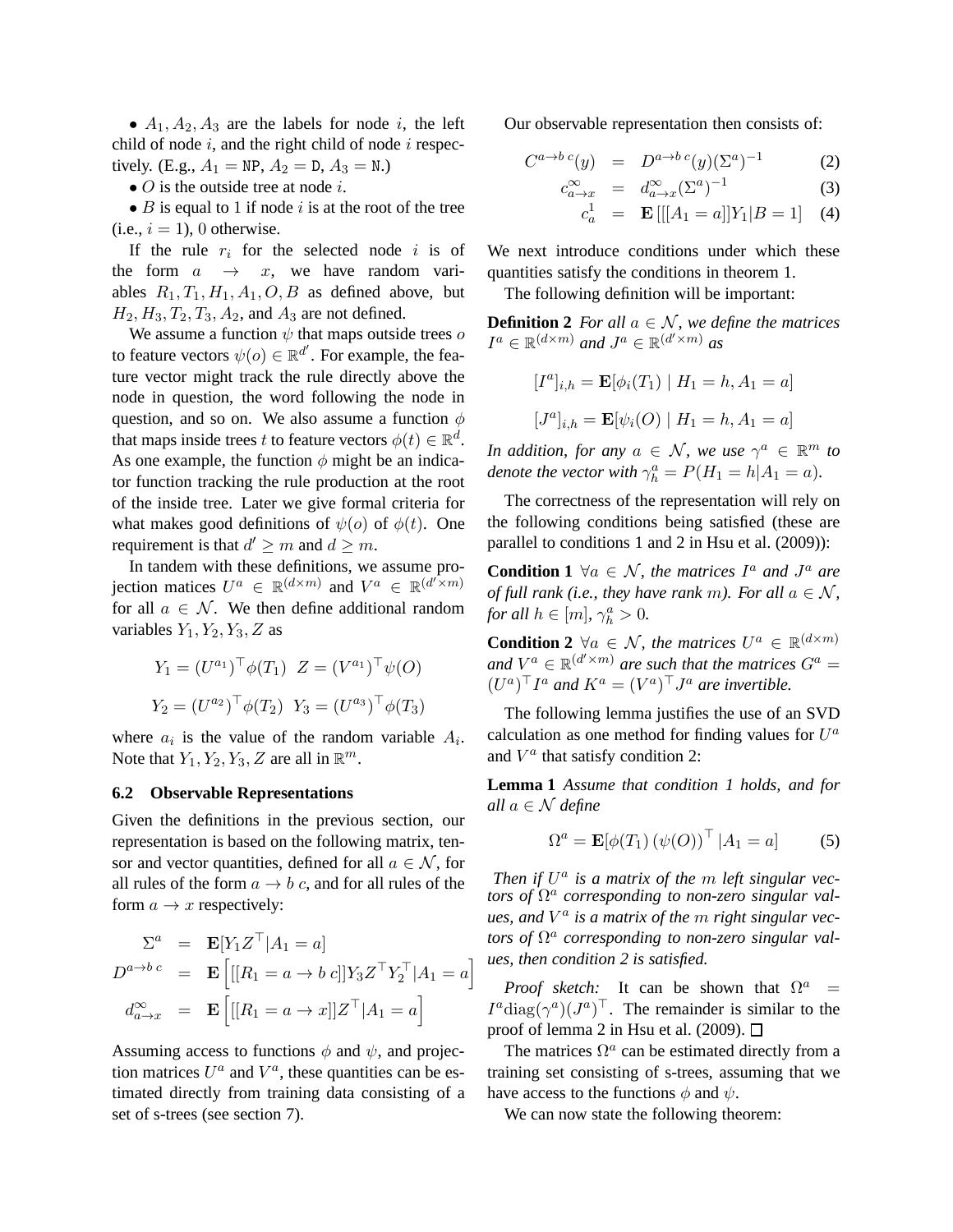**Theorem 2** *Assume conditions 1 and 2 are satisfied. For all*  $a \in \mathcal{N}$ *, define*  $G^a = (U^a)^{\top} I^a$ *. Then under the definitions in Eqs. 2-4:*

1. For all rules 
$$
a \to b c
$$
,  $C^{a \to b c}(y)$  =  $G^cT^{a \to b c} \text{diag}(yG^bS^{a \to b c})Q^{a \to b c}(G^a)^{-1}$ 

2. For all rules 
$$
a \to x
$$
,  $c_{a \to x}^{\infty} = 1^{\top} Q^{a \to x} (G^a)^{-1}$ .

*3. For all*  $a \in \mathcal{N}$ ,  $c_a^1 = G^a \pi^a$ 

*Proof:* The following identities hold (see section 9.2):

$$
D^{a \to b \ c}(y) = \tag{6}
$$

$$
G^c T^{a \to b \ c} \text{diag}(y G^b S^{a \to b \ c}) Q^{a \to b \ c} \text{diag}(\gamma^a) (K^a)^\top
$$

$$
d_{a \to x}^{\infty} = 1^{\top} Q^{a \to x} \text{diag}(\gamma^a) (K^a)^{\top}
$$
 (7)

$$
\Sigma^a = G^a \text{diag}(\gamma^a) (K^a)^\top \tag{8}
$$

$$
c_a^1 = G^a \pi^a \tag{9}
$$

Under conditions 1 and 2,  $\Sigma^a$  is invertible, and  $(\Sigma^a)^{-1} = ((K^a)^{\top})^{-1}(\text{diag}(\gamma^a))^{-1}(G^a)^{-1}$ . The identities in the theorem follow immediately.  $\square$ 

# **7 Deriving Empirical Estimates**

Figure 4 shows an algorithm that derives estimates of the quantities in Eqs 2, 3, and 4. As input, the algorithm takes a sequence of tuples  $(r^{(i,1)}, t^{(i,1)}, t^{(i,2)}, t^{(i,3)}, o^{(i)}, b^{(i)})$  for  $i \in [M]$ .

These tuples can be derived from a training set consisting of s-trees  $\tau_1 \dots \tau_M$  as follows:

•  $\forall i \in [M]$ , choose a single node  $j_i$  uniformly at random from the nodes in  $\tau_i$ . Define  $r^{(i,1)}$  to be the rule at node  $j_i$ .  $t^{(i,1)}$  is the inside tree rooted at node  $j_i$ . If  $r^{(i,1)}$  is of the form  $a \to b$  c, then  $t^{(i,2)}$  is the inside tree under the left child of node  $j_i$ , and  $t^{(i,3)}$ is the inside tree under the right child of node  $j_i$ . If  $r^{(i,1)}$  is of the form  $a \rightarrow x$ , then  $t^{(i,2)} = t^{(i,3)} =$ NULL.  $o^{(i)}$  is the outside tree at node  $j_i$ .  $b^{(i)}$  is 1 if node  $j_i$  is at the root of the tree, 0 otherwise.

Under this process, assuming that the s-trees  $\tau_1 \ldots \tau_M$  are i.i.d. draws from the distribution  $p(\tau)$  over s-trees under an L-PCFG, the tuples  $(r^{(i,1)}, t^{(i,1)}, t^{(i,2)}, t^{(i,3)}, o^{(i)}, b^{(i)})$  are i.i.d. draws from the joint distribution over the random variables  $R_1, T_1, T_2, T_3, O, B$  defined in the previous section.

The algorithm first computes estimates of the projection matrices  $U^a$  and  $V^a$ : following lemma 1, this is done by first deriving estimates of  $\Omega^a$ , and then taking SVDs of each  $\Omega^a$ . The matrices are then used to project inside and outside trees  $t^{(i,1)}, t^{(i,2)}, t^{(i,3)}, o^{(i)}$  down to m-dimensional vectors  $y^{(i,1)}, y^{(i,2)}, y^{(i,3)}, z^{(i)}$ ; these vectors are used to derive the estimates of  $C^{a\to b c}$ ,  $c_{a\to x}^{\infty}$ , and  $c_a^1$ .

We now state a PAC-style theorem for the learning algorithm. First, for a given L-PCFG, we need a couple of definitions:

 $\bullet$   $\Lambda$  is the minimum absolute value of any element of the vectors/matrices/tensors  $c_a^1$ ,  $d_{a\rightarrow x}^{\infty}$ ,  $D^{a\rightarrow b}c$ ,  $(\Sigma^a)^{-1}$ . (Note that  $\Lambda$  is a function of the projection matrices  $U^a$  and  $V^a$  as well as the underlying L-PCFG.)

• For each  $a \in \mathcal{N}$ ,  $\sigma^a$  is the value of the m'th largest singular value of  $\Omega^a$ . Define  $\sigma = \min_a \sigma^a$ .

We then have the following theorem:

**Theorem 3** *Assume that the inputs to the algorithm in figure 4 are i.i.d. draws from the joint distribution over the random variables*  $R_1, T_1, T_2, T_3, O, B$ , un*der an L-PCFG with distribution*  $p(r_1 \ldots r_N)$  *over s-trees. Define* m *to be the number of latent states in the L-PCFG. Assume that the algorithm in figure 4 has projection matrices*  $\hat{U}^a$  *and*  $\hat{V}^a$  *derived as left and right singular vectors of*  $\Omega^a$ *, as defined in Eq. 5.* Assume that the L-PCFG, together with  $U^a$ and  $\hat{V}^a$ , has coefficients  $\Lambda > 0$  and  $\sigma > 0$ . In addi*tion, assume that all elements in*  $c_a^1$ ,  $d_{a\rightarrow x}^{\infty}$ ,  $D^{a\rightarrow b}$ <sup>c</sup>, and  $\Sigma^a$  are in  $[-1, +1]$ *. For any s-tree*  $r_1 \ldots r_N$  de*fine*  $\hat{p}(r_1 \ldots r_N)$  *to be the value calculated by the* algorithm in figure 3 with inputs  $\hat{c}^1_a$ ,  $\hat{c}^{\infty}_{a \to x}$ ,  $\hat{C}^{a \to b}$  c *derived from the algorithm in figure 4. Define* R *to be the total number of rules in the grammar of the form*  $a \rightarrow b$  *c or*  $a \rightarrow x$ *. Define*  $M_a$  *to be the number of training examples in the input to the algorithm* in figure 4 where  $r^{i,1}$  has non-terminal  $a$  on its left*hand-side. Under these assumptions, if for all* a

$$
M_a \ge \frac{128m^2}{\left(\sqrt[2N+1]{1+\epsilon}-1\right)^2 \Lambda^2 \sigma^4} \log\left(\frac{2mR}{\delta}\right)
$$

*Then*

$$
1 - \epsilon \le \left| \frac{\hat{p}(r_1 \dots r_N)}{p(r_1 \dots r_N)} \right| \le 1 + \epsilon
$$

A similar theorem (omitted for space) states that  $1 - \epsilon \leq$  $\hat{\mu}(a,i,j)$  $\left|\frac{\hat{\mu}(a,i,j)}{\mu(a,i,j)}\right| \leq 1 + \epsilon$  for the marginals.

The condition that  $\hat{U}^a$  and  $\hat{V}^a$  are derived from  $\Omega^a$ , as opposed to the sample estimate  $\hat{\Omega}^a$ , follows Foster et al. (2012). As these authors note, similar techniques to those of Hsu et al. (2009) should be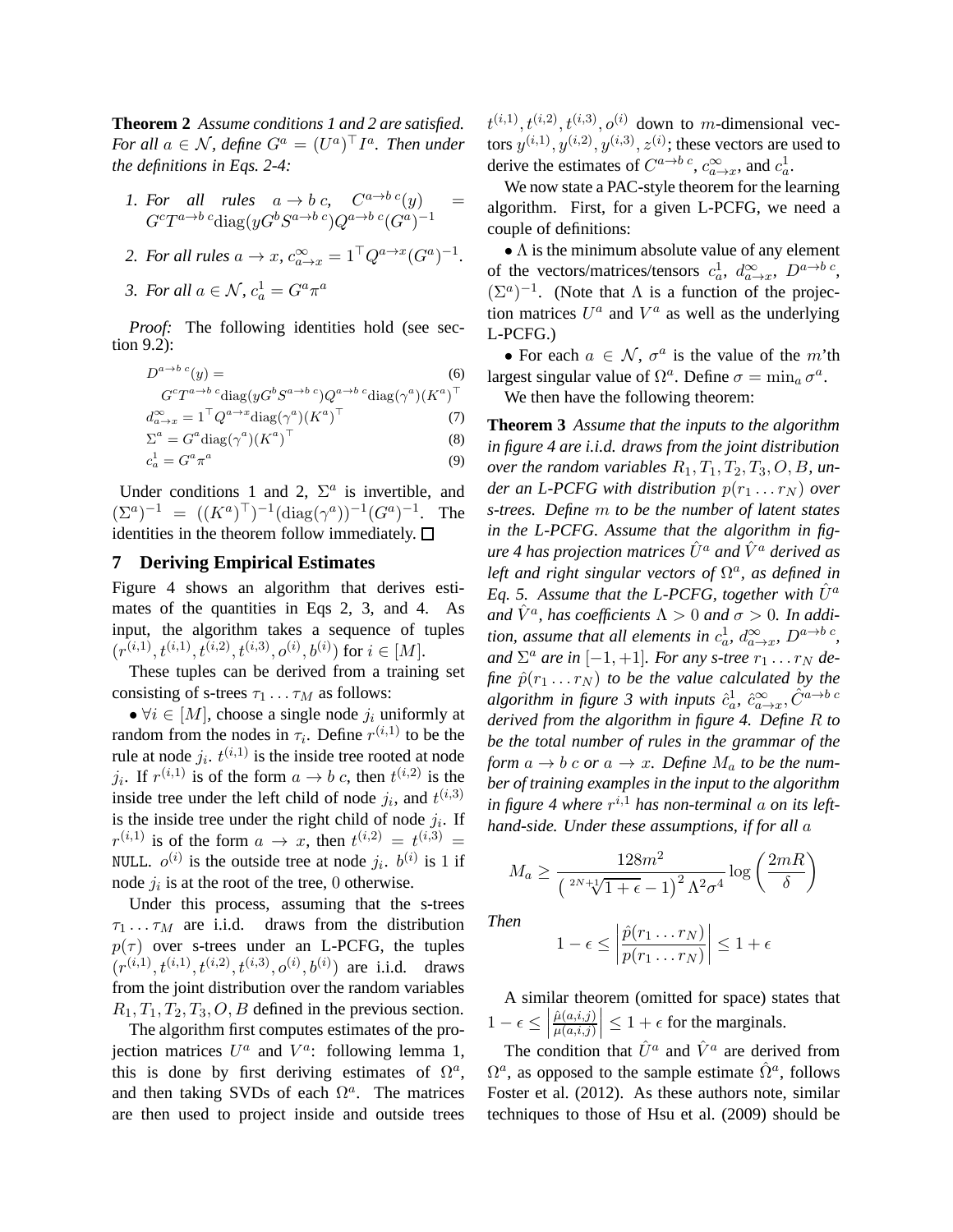applicable in deriving results for the case where  $\hat{\Omega}^a$ is used in place of  $\Omega^a$ .

*Proof sketch:* The proof is similar to that of Foster et al. (2012). The basic idea is to first show that under the assumptions of the theorem, the estimates  $\hat{c}_a^1$ ,  $\hat{d}_{a\to x}^{\infty}$ ,  $\hat{D}^{a\to b\ c}$ ,  $\hat{\Sigma}^a$  are all close to the underlying values being estimated. The second step is to show that this ensures that  $\frac{\hat{p}(r_1...r_{N'})}{p(r_1...r_{N'})}$  is close to 1.

The method described of selecting a single tuple  $(r^{(i,1)}, t^{(i,1)}, t^{(i,2)}, t^{(i,3)}, o^{(i)}, b^{(i)})$  for each s-tree ensures that the samples are i.i.d., and simplifies the analysis underlying theorem 3. In practice, an implementation should most likely use all nodes in all trees in training data; by Rao-Blackwellization we know such an algorithm would be better than the one presented, but the analysis of how much better would be challenging. It would almost certainly lead to a faster rate of convergence of  $\hat{p}$  to p.

# **8 Discussion**

There are several potential applications of the method. The most obvious is parsing with L-PCFGs.<sup>1</sup> The approach should be applicable in other cases where EM has traditionally been used, for example in semi-supervised learning. Latent-variable HMMs for sequence labeling can be derived as special case of our approach, by converting tagged sequences to right-branching skeletal trees.

The sample complexity of the method depends on the minimum singular values of  $\Omega^a$ ; these singular values are a measure of how well correlated  $\psi$  and  $\phi$  are with the unobserved hidden variable  $H_1$ . Experimental work is required to find a good choice of values for  $\psi$  and  $\phi$  for parsing.

### **9 Proofs**

This section gives proofs of theorems 1 and 2. Due to space limitations we cannot give full proofs; instead we provide proofs of some key lemmas. A long version of this paper will give the full proofs.

### **9.1 Proof of Theorem 1**

First, the following lemma leads directly to the correctness of the algorithm in figure 2:

**Inputs:** Training examples  $(r^{(i,1)}, t^{(i,1)}, t^{(i,2)}, t^{(i,3)}, o^{(i)}, b^{(i)})$ for  $i \in \{1 \dots M\}$ , where  $r^{(i,1)}$  is a context free rule;  $t^{(i,1)}$ ,  $t^{(i,2)}$  and  $t^{(i,3)}$  are inside trees;  $o^{(i)}$  is an outside tree; and  $b^{(i)} = 1$  if the rule is at the root of tree, 0 otherwise. A function  $\phi$  that maps inside trees t to feature-vectors  $\phi(t) \in \mathbb{R}^d$ . A function  $\psi$  that maps outside trees *o* to feature-vectors  $\psi(o) \in \mathbb{R}^{d'}$ . **Algorithm:**

Define  $a_i$  to be the non-terminal on the left-hand side of rule  $r^{(i,1)}$ . If  $r^{(i,1)}$  is of the form  $a \to b$  c, define  $b_i$  to be the nonterminal for the left-child of  $r^{(i,1)}$ , and  $c_i$  to be the non-terminal for the right-child.

(Step 0: Singular Value Decompositions)

• Use the algorithm in figure 5 to calculate matrices  $\hat{U}^a \in$  $\mathbb{R}^{(d \times m)}$  and  $\hat{V}^a \in \mathbb{R}^{(\hat{d}' \times m)}$  for each  $a \in \mathcal{N}$ .

(Step 1: Projection)

- For all  $i \in [M]$ , compute  $y^{(i,1)} = (\hat{U}^{a_i})^{\top} \phi(t^{(i,1)})$ .
- For all  $i \in [M]$  such that  $r^{(i,1)}$  is of the form  $a \to b$  c, compute  $y^{(i,2)} = (\hat{U}^{b_i})^{\top} \phi(t^{(i,2)})$  and  $y^{(i,3)} =$  $(\hat{U}^{c_i})^{\top} \phi(t^{(i, \tilde{3})}).$
- For all  $i \in [M]$ , compute  $z^{(i)} = (\hat{V}^{a_i})^\top \psi(o^{(i)})$ .

(Step 2: Calculate Correlations)

- For each  $a \in \mathcal{N}$ , define  $\delta_a = 1/\sum_{i=1}^M [[a_i = a]]$
- For each rule  $a \to b$  c, compute  $\hat{D}^{a \to b}{}^c = \delta_a \times \sum_{i=1}^M [[r^{(i,1)} = a \to b \ c]] y^{(i,3)} (z^{(i)})^\top (y^{(i,2)})^\top$
- For each rule  $a \to x$ , compute  $\hat{d}_{a \to x}^{\infty} = \delta_a \times \sum_{i=1}^{M} [[r^{(i,1)} = a \to x]](z^{(i)})^{\top}$
- For each  $a \in \mathcal{N}$ , compute  $\hat{\Sigma}^a = \delta_a \times \sum_{i=1}^M [[a_i = a]] y^{(i,1)} (z^{(i)})^\top$

(Step 3: Compute Final Parameters)

• For all  $a \to b$  c,  $\hat{C}^{a \to b}{}^c(y) = \hat{D}^{a \to b}{}^c(y) (\hat{\Sigma}^a)^{-1}$ 

• For all 
$$
a \to x
$$
,  $\hat{c}_{a \to x}^{\infty} = \hat{d}_{a \to x}^{\infty} (\hat{\Sigma}^a)^{-1}$ 

• For all 
$$
a \in \mathcal{I}
$$
,  $\hat{c}_a^1 = \frac{\sum_{i=1}^M [[a_i = a \text{ and } b^{(i)} = 1]]y^{(i,1)}}{\sum_{i=1}^M [[b^{(i)} = 1]]}$ 

Figure 4: The spectral learning algorithm.

**Inputs:** Identical to algorithm in figure 4. **Algorithm:** • For each  $a \in \mathcal{N}$ , compute  $\hat{\Omega}^a \in \mathbb{R}^{(d' \times d)}$  as  $\hat{\Omega}^{a} = \frac{\sum_{i=1}^{M} [[a_{i} = a]] \phi(t^{(i,1)})(\psi(o^{(i)}))}{\sum_{i=1}^{M} [[a_{i} = a]] \phi(t^{(i,1)})(\psi(o^{(i)}))}$  $\sum_{i=1}^{M}[[a_i = a]]$ and calculate a singular value decomposition of  $\hat{\Omega}^{a}$ . • For each  $a \in \mathcal{N}$ , define  $\hat{U}^a \in \mathbb{R}^{m \times d}$  to be a matrix of the left

singular vectors of  $\hat{\Omega}^a$  corresponding to the m largest singular values. Define  $\hat{V}^a \in \mathbb{R}^{m \times d'}$  to be a matrix of the right singular vectors of  $\hat{\Omega}^a$  corresponding to the m largest singular values.

Figure 5: Singular value decompositions.

<sup>&</sup>lt;sup>1</sup>Parameters can be estimated using the algorithm in figure 4; for a test sentence  $x_1 \dots x_N$  we can first use the algorithm in figure 3 to calculate marginals  $\mu(a, i, j)$ , then use the algorithm of Goodman (1996) to find  $\arg \max_{\tau \in \mathcal{T}(x)} \sum_{(a,i,j) \in \tau} \mu(a,i,j).$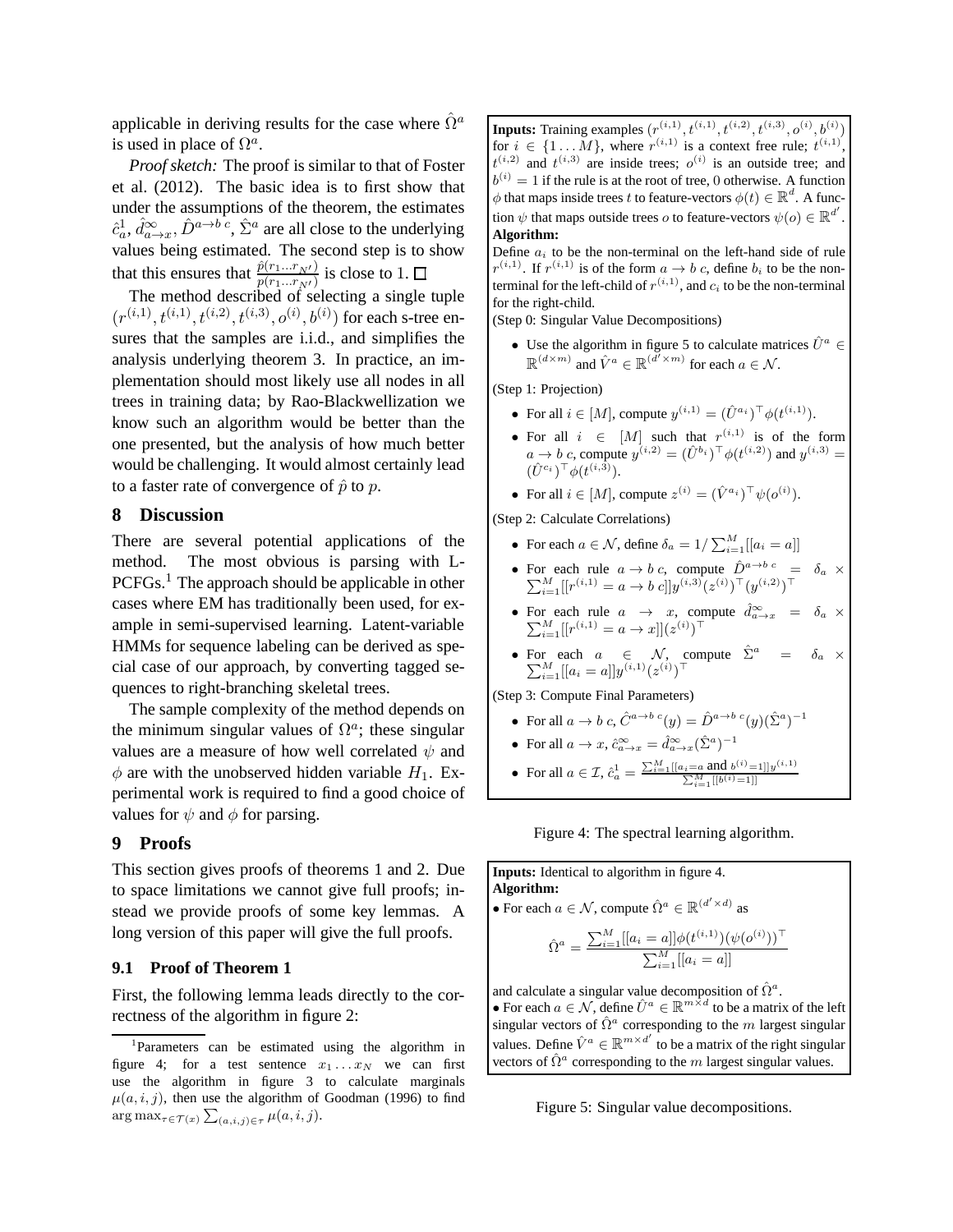**Lemma 2** *Assume that conditions 1-3 of theorem 1 are satisfied, and that the input to the algorithm in figure* 2 *is an s-tree*  $r_1 \dots r_N$ *. Define*  $a_i$  *for*  $i \in [N]$ *to be the non-terminal on the left-hand-side of rule*  $r_i$ , and  $t_i$  for  $i \in [N]$  to be the s-tree with rule  $r_i$ *at its root. Finally, for all*  $i \in [N]$ *, define the row vector*  $b^i \in \mathbb{R}^{(1 \times m)}$  *to have components* 

$$
b_h^i = P(T_i = t_i | H_i = h, A_i = a_i)
$$

*for*  $h \in [m]$ *. Then for all*  $i \in [N]$ *,*  $f^{i} = b^{i}(G^{(a_i)})^{-1}$ *. It follows immediately that*

$$
f^{1}c_{a_1}^{1} = b^{1}(G^{(a_1)})^{-1}G^{a_1}\pi_{a_1} = p(r_1 \ldots r_N) \quad \Box
$$

This lemma shows a direct link between the vectors  $f^i$  calculated in the algorithm, and the terms  $b^i_h$ , which are terms calculated by the conventional inside algorithm: each  $f^i$  is a linear transformation (through  $G^{a_i}$ ) of the corresponding vector  $b^i$ . *Proof:* The proof is by induction.

First consider the base case. For any leaf—i.e., for

any *i* such that  $a_i \in \mathcal{P}$ —we have  $b_h^i = q(r_i | h, a_i)$ , and it is easily verified that  $f^i = b^i (G^{(a_i)})^{-1}$ .

The inductive case is as follows. For all  $i \in [N]$ such that  $a_i \in \mathcal{I}$ , by the definition in the algorithm,

$$
f^{i} = f^{\gamma} C^{r_i}(f^{\beta})
$$
  
=  $f^{\gamma} G^{a_{\gamma}} T^{r_i} \text{diag}(f^{\beta} G^{a_{\beta}} S^{r_i}) Q^{r_i} (G^{a_i})^{-1}$ 

Assuming by induction that  $f^{\gamma} = b^{\gamma} (G^{(a_{\gamma})})^{-1}$  and  $f^{\beta} = b^{\beta} (G^{(a_{\beta})})^{-1}$ , this simplifies to

$$
f^{i} = \kappa^{r} \text{diag}(\kappa^{l}) Q^{r_i} (G^{a_i})^{-1} \tag{10}
$$

where  $\kappa^r = b^{\gamma} T^{r_i}$ , and  $\kappa^l = b^{\beta} S^{r_i}$ .  $\kappa^r$  is a row vector with components  $\kappa_h^r = \sum_{h' \in [m]} b_{h'}^{\gamma} T_{h',h}^{r_i} =$  $\sum_{h' \in [m]} b_{h'}^{\gamma} t(h'|h, r_i)$ . Similarly,  $\kappa^l$  is a row vector with components equal to  $\kappa_h^l = \sum_{h' \in [m]} b_{h'}^{\beta} S_{h',h}^{r_i} =$  $\sum_{h' \in [m]} b_{h'}^{\beta} s(h'|h, r_i)$ . It can then be verified that  $\kappa^r \text{diag}(\kappa^l) Q^{r_i}$  is a row vector with components equal to  $\kappa_h^r \kappa_h^l q(r_i|h, a_i)$ .

 $\operatorname{But} b_h^i = q(r_i | h, a_i) \!\times\! \left( \sum_{h' \in [m]} b_{h'}^{\gamma} t(h' | h, r_i) \right) \!\times\!$  $\left(\sum_{h' \in [m]} b_{h'}^{\beta} s(h'|h, r_i)\right) = q(r_i|h, a_i) \kappa_h^r \kappa_h^l$ , hence  $\kappa^r$ diag $(\kappa^l)Q^{r_i} = b^i$  and the inductive case follows immediately from Eq. 10.  $\Box$ 

Next, we give a similar lemma, which implies the correctness of the algorithm in figure 3:

**Lemma 3** *Assume that conditions 1-3 of theorem 1 are satisfied, and that the input to the algorithm in figure 3 is a sentence*  $x_1 \dots x_N$ *. For any*  $a \in \mathcal{N}$ *, for*  $a_n$   $1 \leq i \leq j \leq N$ , define  $\bar{\alpha}^{a,i,j} \in \mathbb{R}^{(1 \times m)}$  to have *components*  $\bar{\alpha}_h^{a,i,j} = p(x_i \dots x_j | h, a)$  *for*  $h \in [m]$ *. In addition, define*  $\bar{\beta}^{a,i,j} \in \mathbb{R}^{(m \times 1)}$  *to have components*  $\bar{\beta}_h^{a,i,j} = p(x_1 \ldots x_{i-1}, a(h), x_{j+1} \ldots x_N)$  *for*  $h \in [m]$ . Then for all  $i \in [N]$ ,  $\alpha^{a,i,j} = \bar{\alpha}^{a,i,j} (G^a)^{-1}$ and  $\beta^{a,i,j} = G^a \bar{\beta}^{a,i,j}$ *. It follows that for all*  $(a,i,j)$ *,* 

$$
\mu(a,i,j) = \bar{\alpha}^{a,i,j} (G^a)^{-1} G^a \bar{\beta}^{a,i,j} = \bar{\alpha}^{a,i,j} \bar{\beta}^{a,i,j}
$$

$$
= \sum_h \bar{\alpha}_h^{a,i,j} \bar{\beta}_h^{a,i,j} = \sum_{\tau \in \mathcal{T}(x):(a,i,j) \in \tau} p(\tau) \quad \Box
$$

Thus the vectors  $\alpha^{a,i,j}$  and  $\beta^{a,i,j}$  are linearly related to the vectors  $\bar{\alpha}^{a,i,j}$  and  $\bar{\beta}^{a,i,j}$ , which are the inside and outside terms calculated by the conventional form of the inside-outside algorithm.

The proof is by induction, and is similar to the proof of lemma 2; for reasons of space it is omitted.

#### **9.2 Proof of the Identity in Eq. 6**

We now prove the identity in Eq. 6, used in the proof of theorem 2. For reasons of space, we do not give the proofs of identities 7-9: the proofs are similar.

The following identities can be verified:

$$
P(R_1 = a \to b \ c | H_1 = h, A_1 = a) = q(a \to b \ c | h, a)
$$
  
\n
$$
\mathbf{E}[Y_{3,j} | H_1 = h, R_1 = a \to b \ c] = E_{j,h}^{a \to b \ c}
$$
  
\n
$$
\mathbf{E}[Z_k | H_1 = h, R_1 = a \to b \ c] = K_{k,h}^a
$$
  
\n
$$
\mathbf{E}[Y_{2,l} | H_1 = h, R_1 = a \to b \ c] = F_{l,h}^{a \to b \ c}
$$

where  $E^{a\rightarrow b\ c} = G^c T^{a\rightarrow b\ c}$ ,  $F^{a\rightarrow b\ c} = G^b S^{a\rightarrow b\ c}$ .

 $Y_3$ , Z and  $Y_2$  are independent when conditioned on  $H_1, R_1$  (this follows from the independence assumptions in the L-PCFG), hence

$$
\mathbf{E}\left[\left[[R_1 = a \to b \ c]\right]Y_{3,j} Z_k Y_{2,l} \mid H_1 = h, A_1 = a\right]
$$
  
=  $q(a \to b \ c|h, a) E_{j,h}^{a \to b \ c} K_{k,h}^a F_{l,h}^{a \to b \ c}$ 

Hence (recall that  $\gamma_h^a = P(H_1 = h | A_1 = a)$ ),

$$
D_{j,k,l}^{a \to b \ c} = \mathbf{E}\left[\left[[R_1 = a \to b \ c]\right]Y_{3,j}Z_kY_{2,l} \mid A_1 = a\right]
$$
  
= 
$$
\sum_{h} \gamma_h^a \mathbf{E}\left[\left[[R_1 = a \to b \ c]\right]Y_{3,j}Z_kY_{2,l} \mid H_1 = h, A_1 = a\right]
$$
  
= 
$$
\sum_{h} \gamma_h^a q(a \to b \ c|h, a) E_{j,h}^{a \to b \ c} K_{k,h}^a F_{l,h}^{a \to b \ c}
$$
 (11)

from which Eq. 6 follows.  $\Box$